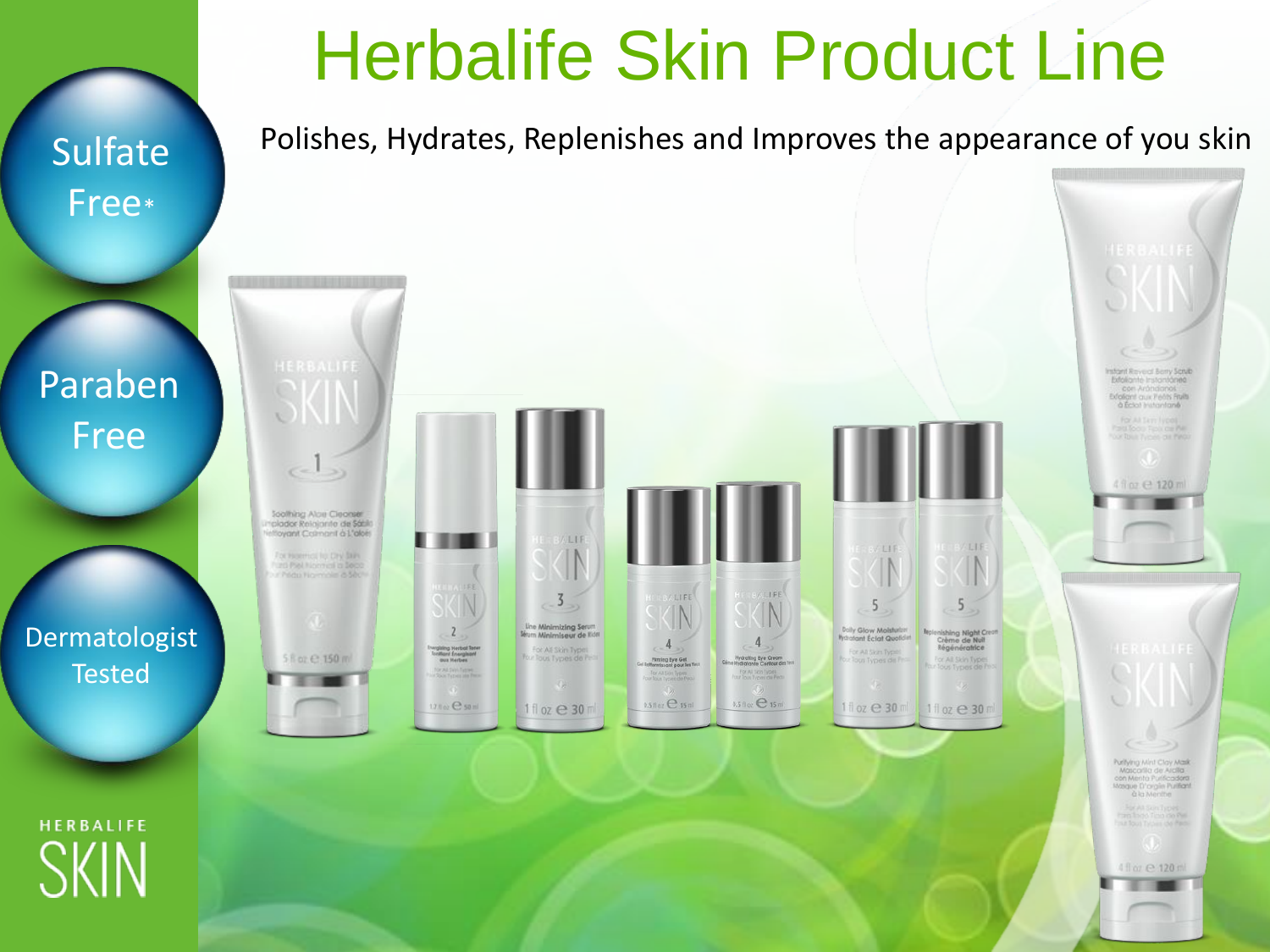## Herbalife Skin Product Line

Herbalife SKIN Products combine a blend of Vitamin  $B_3$  antioxidant Vitamins C & E, and Aloe Vera to enhance the appearance of skin.



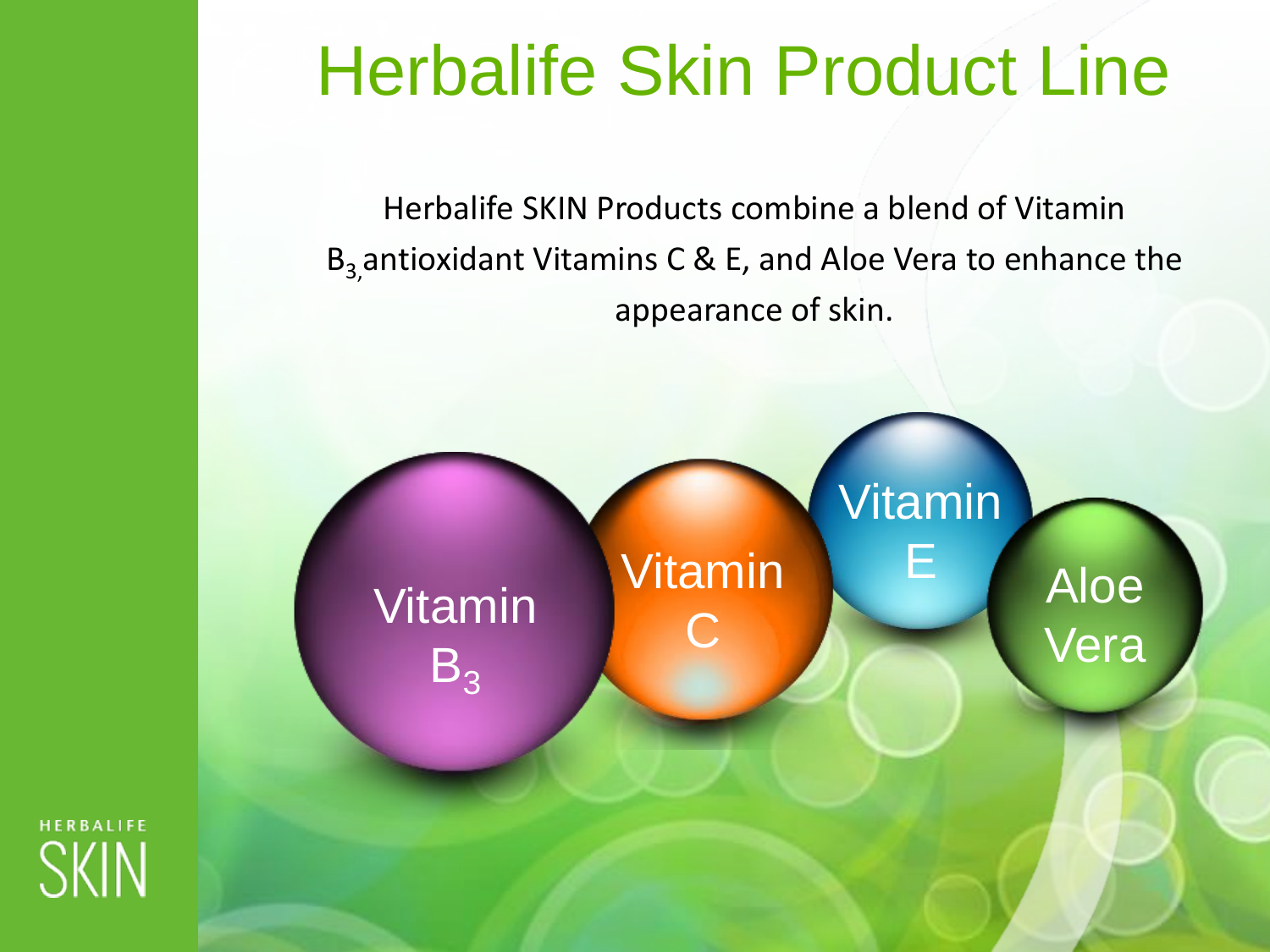# Step 1 **Soothing Aloe Cleanser**

## **Benefits:**

- Removes dirt and makeup
- Softens and moisturizes skin

## **Ingredients:**

- Aloe Vera-based
- Coconut derived ingredients

## **Directions:**

3cm of circle. 1~2 times a Day

**Suitable for both Women and Men**

**Soothing Aloe Cleanser** clador Relainnte de Sátilo elloyant Calmant à L'alois

For Helerica for DIV Stan Furth Piel Normoni a Seco / Prictio Figure view of Silvi

5 fl or £ 150 ml

3 cm

**N**

**o**

**r**

**m**

**a**

**l**

**T**

**o**

**D**

**r**

**y**

**HERBALIFE**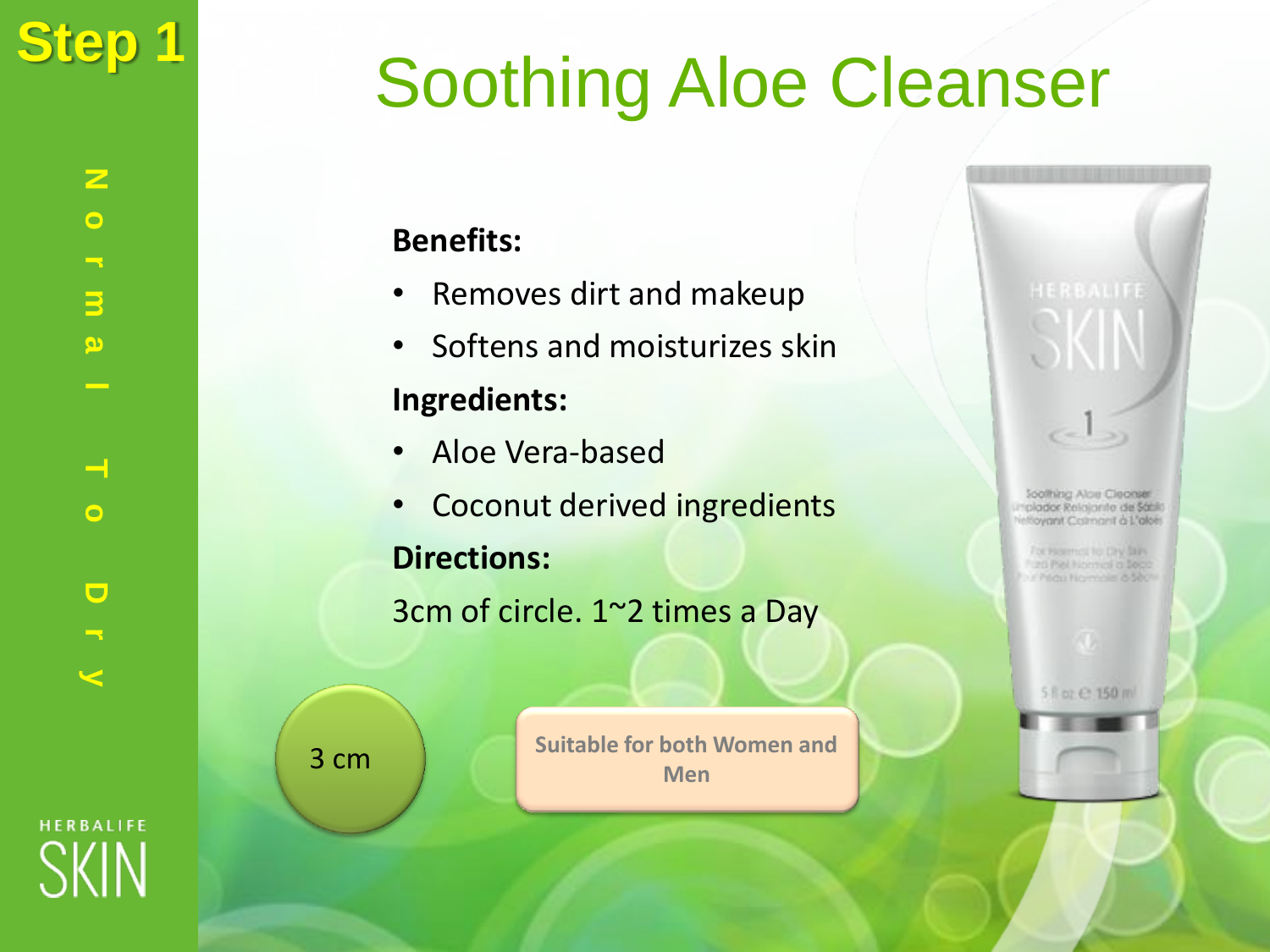

Polishing Citrus Cleanser

### **Benefits:**

- Removes excess oil, dirt and makeup
- Clinically tested to show a reduction in the skin's sebum after just one use.\*
- Can be used before or after shaving (for Men) **Ingredients:**
- Hints of juicy orange and grapefruit
- Apple-derived cleansing ingredients and Jojoba Esters

### **Directions:**

3cm of circle. 1~2 times a day

**Tip for Men:** If you have coarse facial hair, leave cleanser on for 20-30 seconds before shaving

Polishing Clinus Cleanser Umpiodor Citrica para la Fiel. ettoyant de Lustrage **aux** Agrumes

OF BACKTERING THE CONNECTED which home models as Card

5 li by 已 150 ml

**HERBALIFE** 

3 cm

**Suitable for both Women and Men**

> \*Tested on subjects, measuring sebum levels immediately after application. 100% of subjects showed sebum reduction on surface of skin after one use.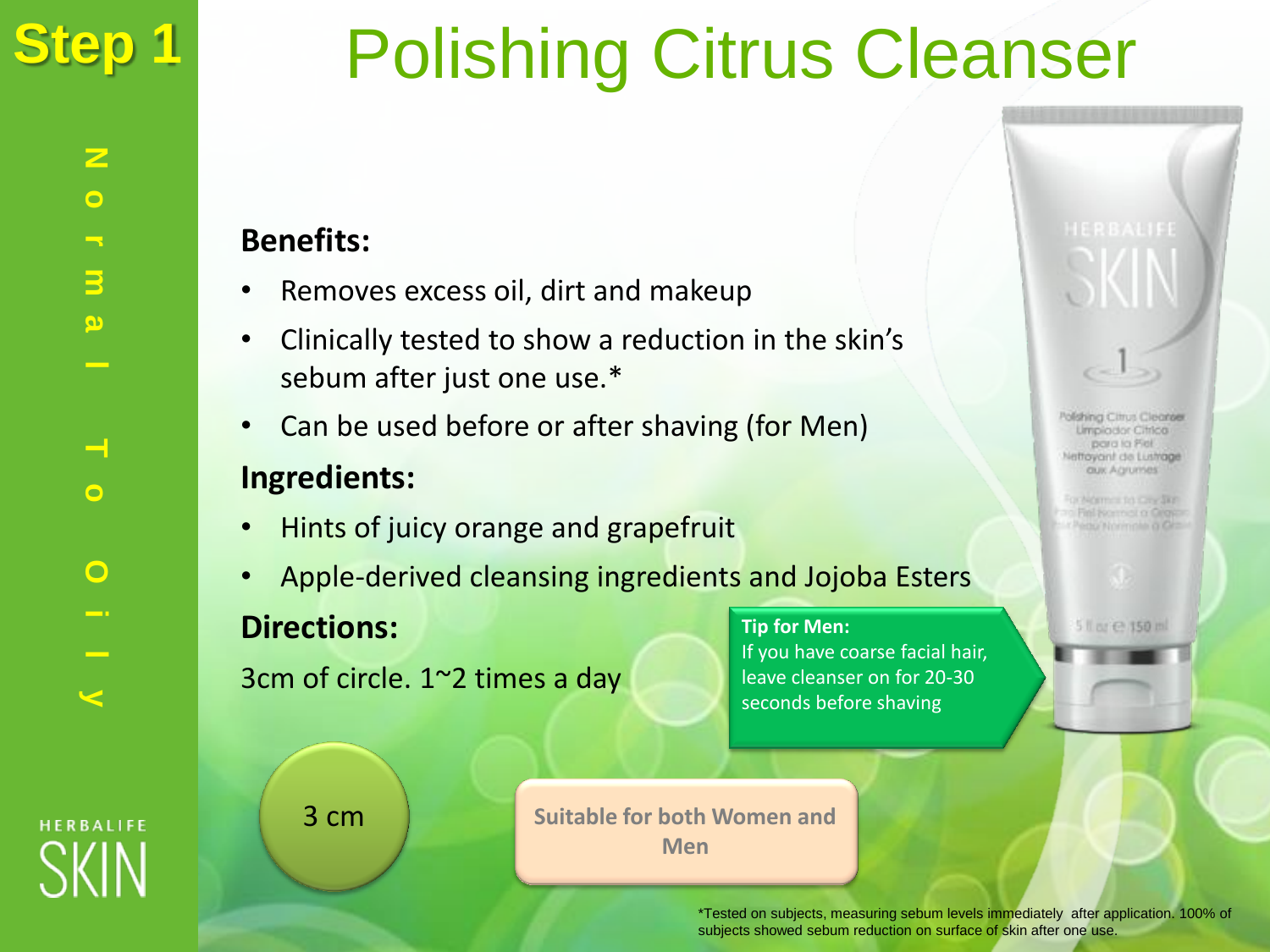## **Step 2**

# Energizing Herbal Toner

## **Benefits:**

- Aloe Vera-infused, alcohol-free toner provides hydration to your skin
- Freshens and cleans without dryness or stinging

## **Ingredients:**

- Fresh Mandarin citrus scent
- Vitamin  $B_3$  antioxidants Vitamin C and E and Aloe Vera

## **Directions:**

- 5 pumps (hand application)
- 10 pumps (cotton application)

**Suitable for both Women and Men**



17.1 or C so al

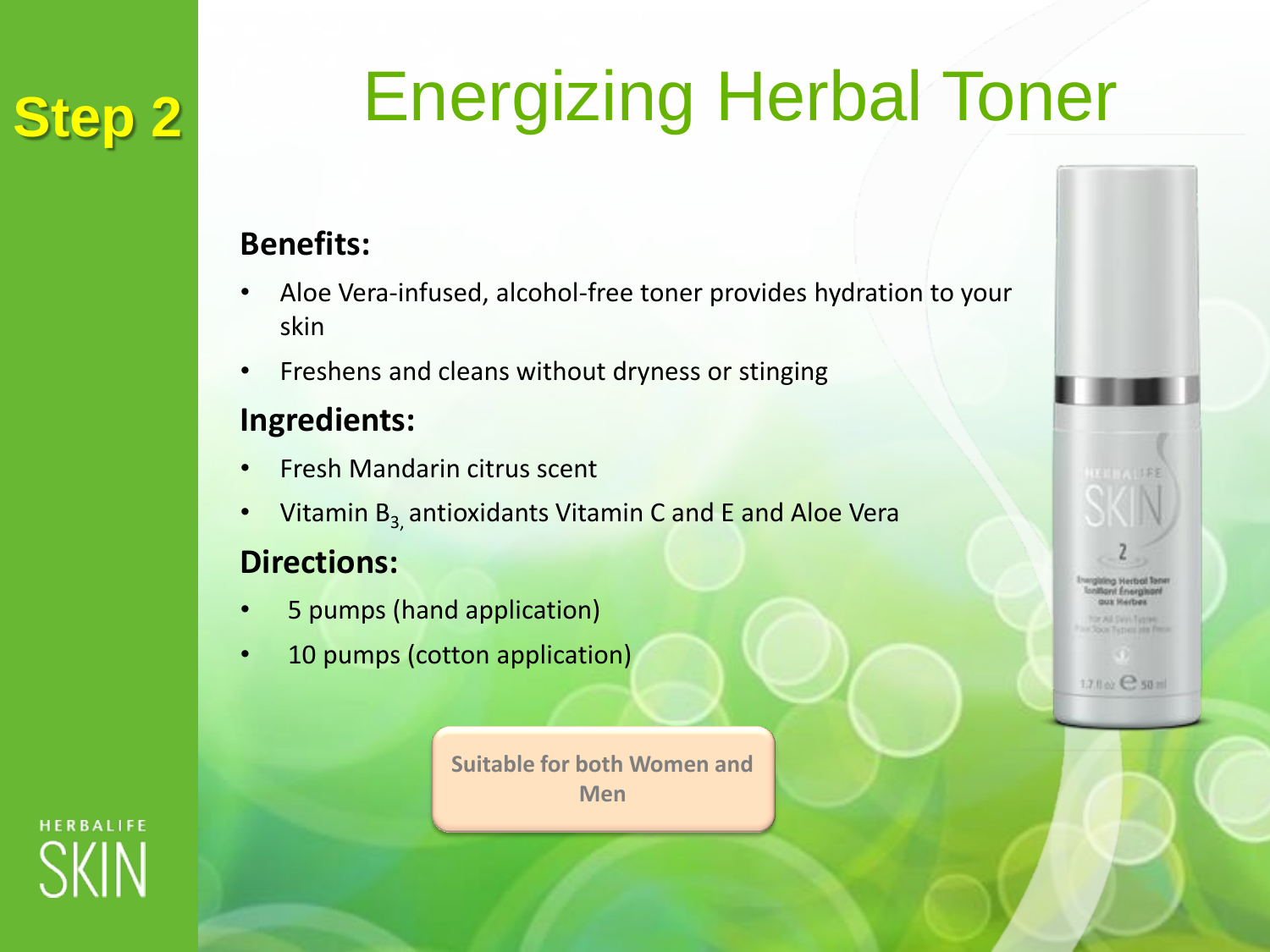## **Step 3**

# Line Minimizing Serum

### **Benefits:**

- Reduces the appearance of fine lines and wrinkles
- Clinically tested to show improvement in skin softness, smoothness, glow and luminosity in just 7 days .\*

## **Ingredients:**

- Vitamin B3 , antioxidants Vitamin C and E Aloe Vera
- Chestnut seed extract

## **Directions**:

2-4 pumps. 1~2 times a day

**Tip for Men** Men tend to have more sebum production. Line Minimizing Serum can be the final step for men.

**BALLE** line Minimizing Servm leum Minimiseur de Rida

For All Skin Typel **Your Tous Types de Pas** 

11 oz **e 30** m

**Suitable for both Women and Men**

**HERBALIFE** 

\*Tested on subjects for smoothness, softness, glow, radiance and luminosity measured by visual expert grading at intervals of two, four and seven days. 100% of subjects showed improvement in all five areas over seven days.

\*\*Tested on subjects for skin roughness measured by Visioscan at intervals of 0, 7 and 42 days.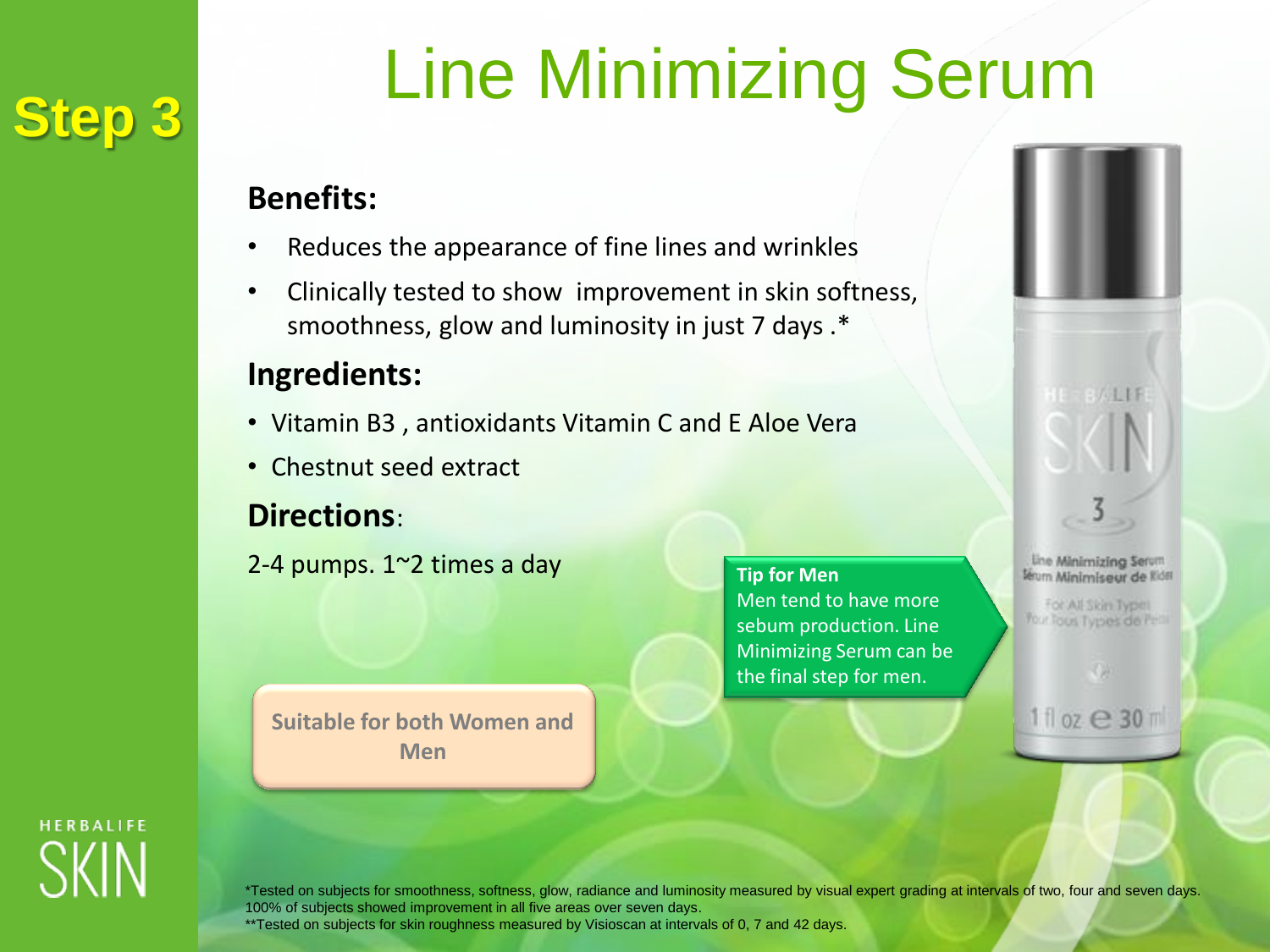# Firming Eye Gel

### **Benefits:**

- Increases skin elasticity and helps improve the appearance of firmness around the eye area\*
- Clinically tested to show an improvement in skin under the eye

### **Ingredients:**

- Revitalizing cucumber extract
- Vitamin B3 , antioxidants Vitamin C and E, and Aloe Vera

**Directions**: 1~2 pumps

**Suitable for both Women and Men**



**Step 4**

**AM**

\*Tested on subjects for firmness and elasticity measured by visual expert grading at intervals of seven days and 42 days. In 85% of subjects, improvement was seen in firmness/elasticity in skin under the eye at 42 days.

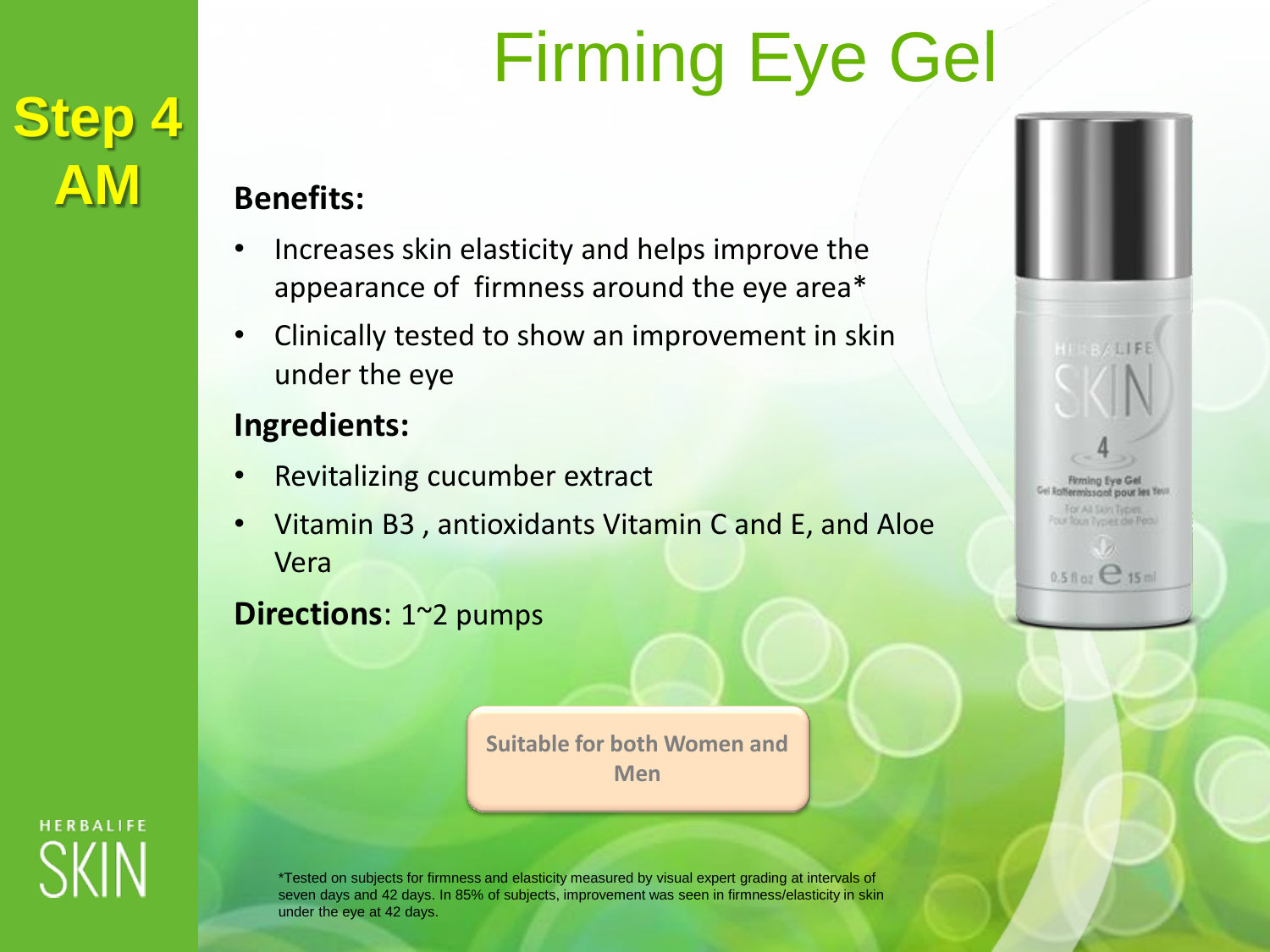## **Step 4 PM**

# Hydrating Eye Cream

## **Benefits:**

- Clinically tested
- Shows a significant increase in the skin's moisture over eight hours.\*

## **Ingredients :**

- Vitamin B3 , antioxidants Vitamin C and E, and Aloe Vera
- Macadamia Nut Oil and Cucumber Extract

## **Directions:** 1-2 pumps

**Suitable for both Women and Men**





\*Tested on subjects, measuring skin moisture levels at eight-hour intervals. Skin of 97% of subjects showed significantly higher moisture levels over baseline after eight hours.

\*\*Tested on subjects for skin roughness measured by Visioscan at intervals of 0, 7 and 42 days.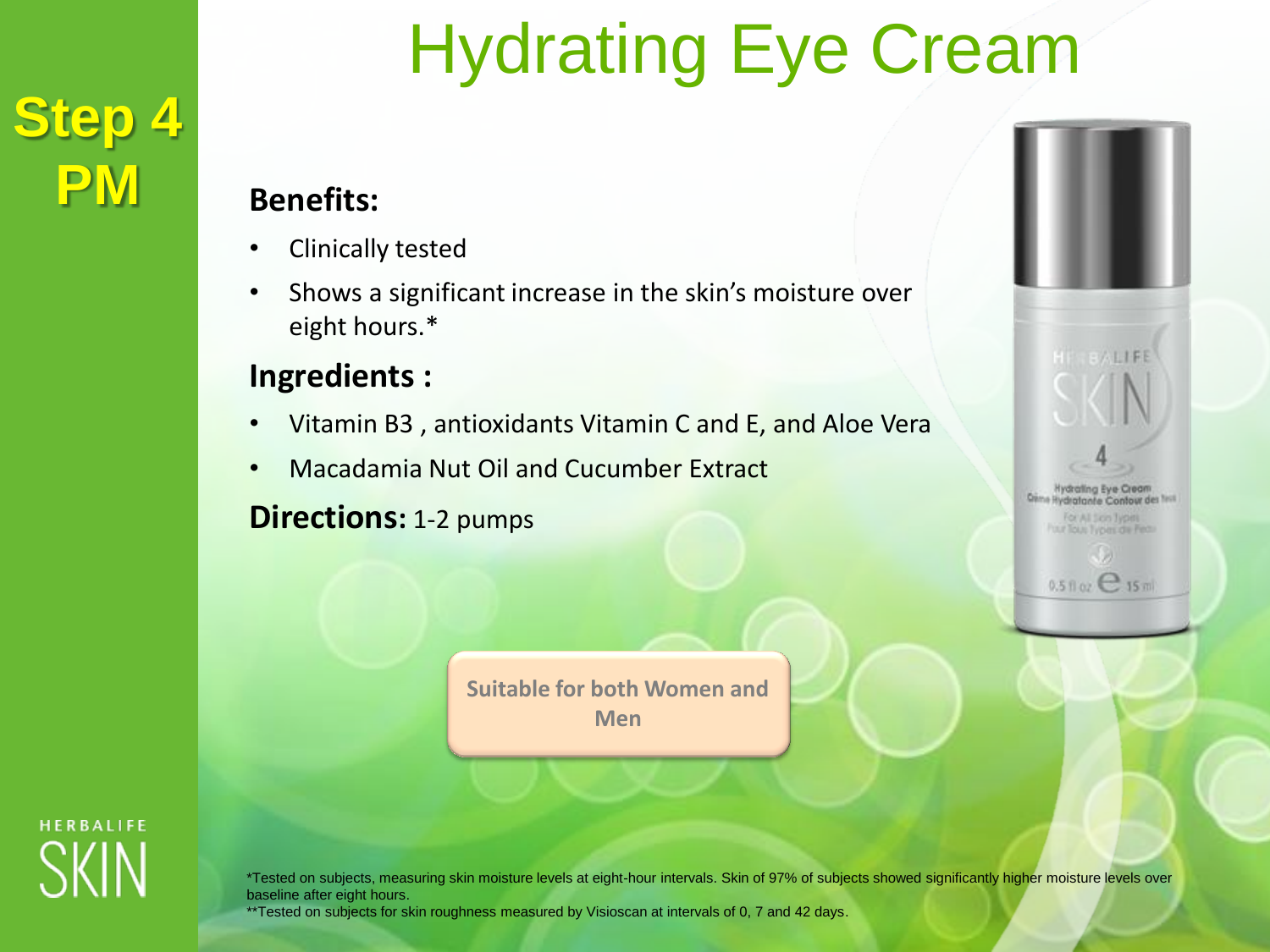## **Step 5 AM**

# Daily Glow Moisturizer

### **Benefits:**

- Clinically tested to show that skin looks more glowing and feels softer and smoother in just seven days.†
- Clinically shown to double skin's moisture for eight hours.‡
- SPF 30

### **Ingredients:**

- Different oils including Sunflower seed oil, Macadamia nut oil,
- Vitamin  $B_{3}$ , antioxidant Vitamins C and E, and Aloe Vera **Directions:** 2~4 pumps

**Suitable for both Women and Men**



Dolly Glow Molstutzer **Mondant Eclat Qualched** 

For All Siors Types out Tous Types dit Fr

11 oz e 30 m

**HERBALIFE** 

†Tested on subjects measured by visual expert grading on intervals of two, four and seven days. 96% of subjects showed improvement over seven days in smoothness, softness, glow and radiance. 93% showed improvement over seven days for luminosity. ‡Tested on subjects, measuring skin moisture levels at eight-hour intervals. Skin of 100% of subjects showed double the moisture levels over baseline after eight hours.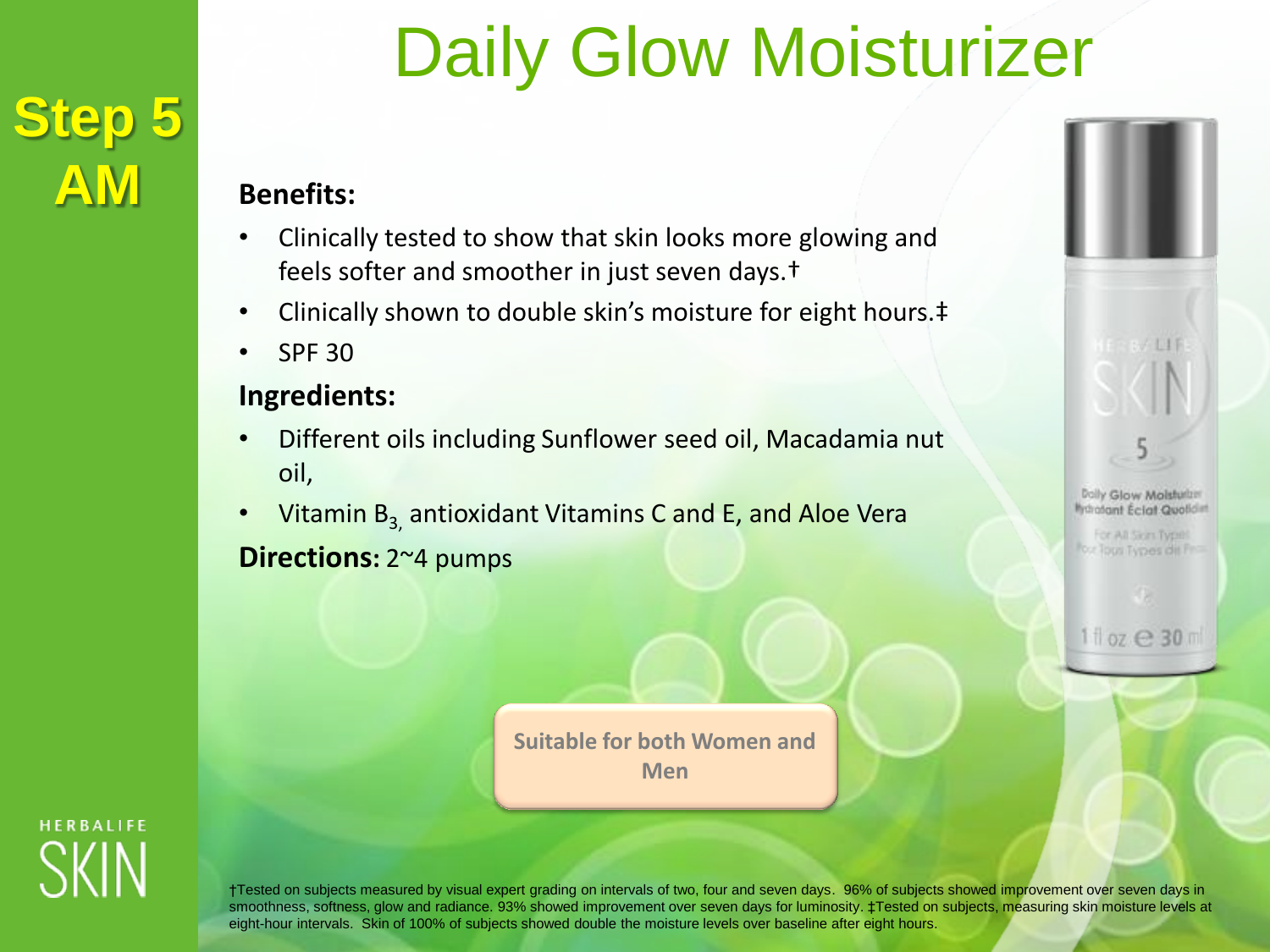## **Step 5 PM Benefit:**

# Replenishing Night Cream

## • Clinically tested to show skin looks smoother and feels softer

- in just seven days.\*
- Provide noticeable improvement in overall skin complexion and luminosity in just one week.\*

### **Ingredients:**

- Different oils including Olive oil, Sesame seed oil
- Vitamin  $B_3$  antioxidant Vitamins C and E, and Aloe Vera

### **Directions:** 2~4 pumps

**Suitable for both Women and Men**



**Replenishing Night Creatt** Crème de Nuit Régénératrice

For All Skin Types four Tous Types de Peop

1 1 oz **e 30** m

**HERBALIFE** 

\*Tested on subjects for smoothness, softness, glow, radiance and luminosity measured by visual expert grading at intervals of two, four and seven days. 100% of subjects showed improvement in smoothness, softness and glow over seven days. 97% of subjects showed improvement in radiance and luminosity. †Tested on subjects, measuring skin moisture levels at eight-hour intervals. Skin of 100% of subjects showed double the moisture levels over baseline after eight hours.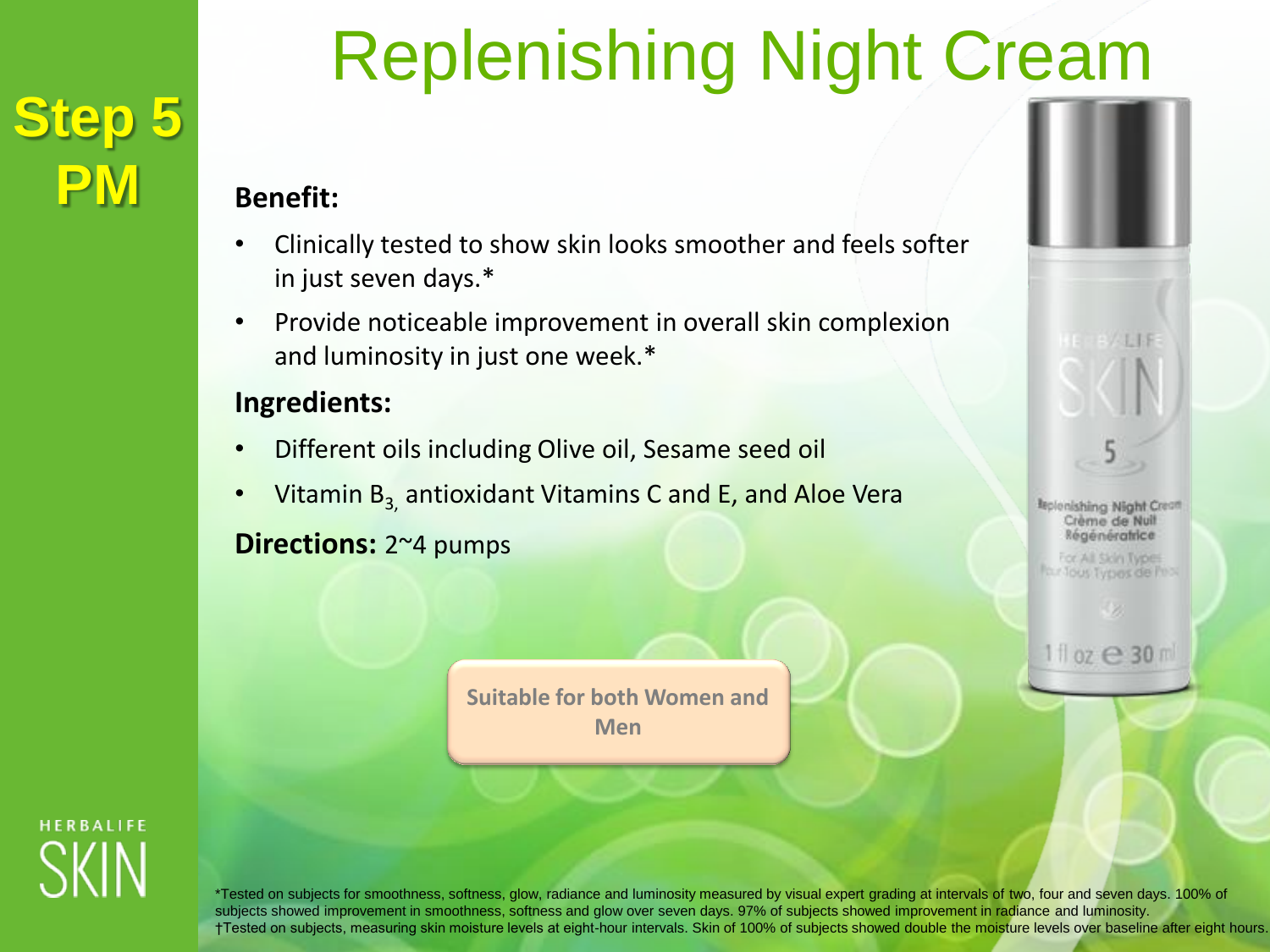**1 -3 times per week**

## Instant Reveal Berry Scrub

### Benefits:

- Antioxidant-rich facial scrub helps reveal healthier-looking skin by removing dead skin cells.
- Berry seeds help to scrub and polish the skin, which helps achieve soft, smooth skin.

## Ingredients:

- Coconut derived cleansing ingredients
- Exfoliating beads and blueberry seeds Directions:

```
5cm of circle. 1~3 times/week
```
**5 cm Suitable for both Women and Men**

rstant Reveal Berry Satub ancontroller included zon Arandranos vfoliant aux Felts Ruits à Eclo) Instantano

Of RIGHT Typons clie Pince

4 finz @ 120 ml

**HERBALIFE**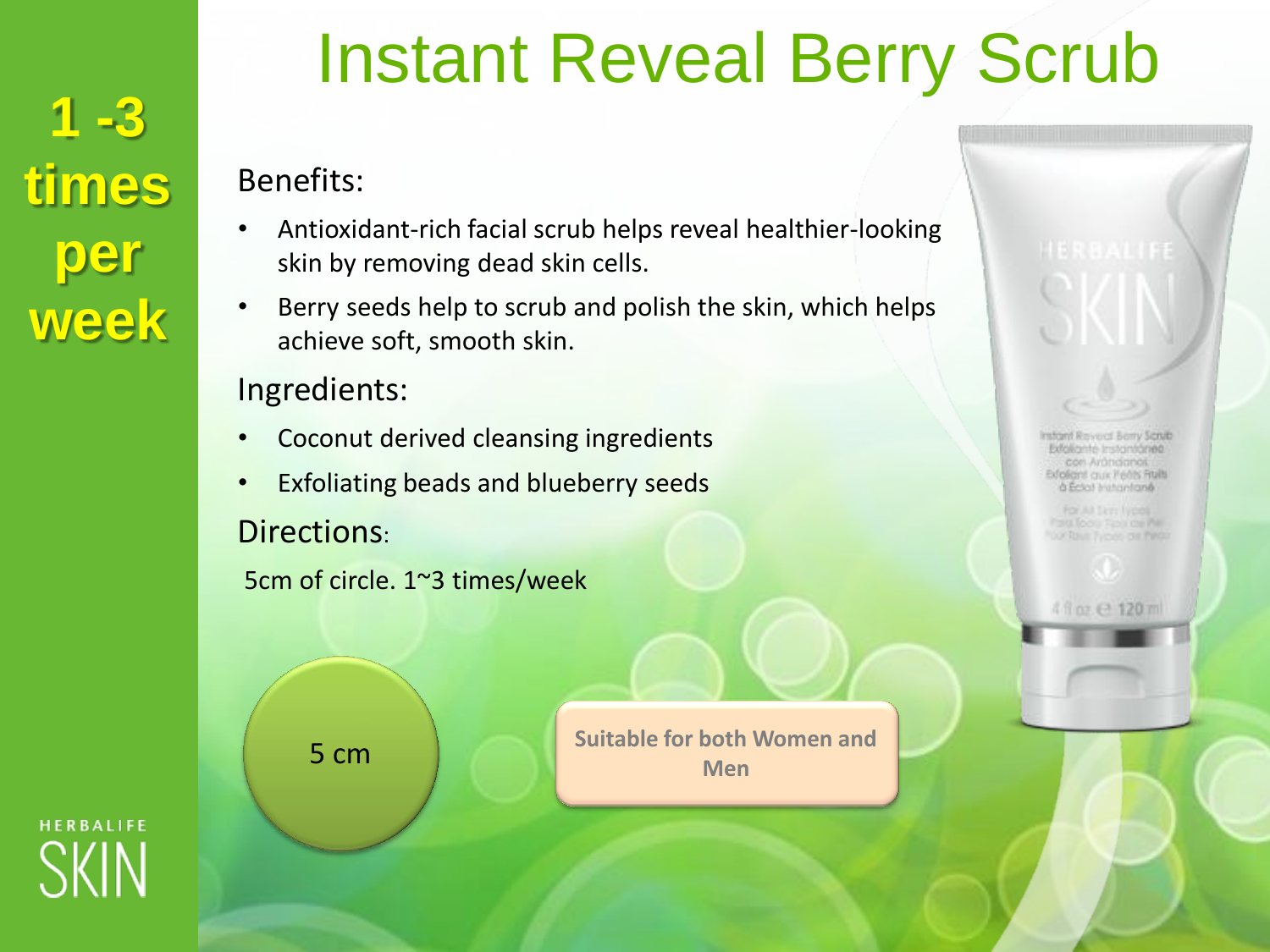**1 -3 times per week**

# Purifying Mint Clay Mask

## **Benefits:**

- Remove dirt and absorb excess oil
- Clinically tested to improve the appearance of pores after just one use.\*
- Tighten and tone the skin after just one use.\*\*

## **Ingredients:**

- Bentonite clay
- Rosemary leaf and Spearmint Oil

**Directions:** 5cm of circle. 1~3 times/week

Puritying Mint Clay Mark Mascarilla de Alcita con Mento Purificadora Masque D'orgile Putificati **Q** la Menitie

ran loco fino do Pelna Tous Tybes delifed.

4 li or e 120 m

**5 cm Suitable for both Women and Men**



\*Tested on subjects, measuring pore appearance by visual expert grading immediately after application. 95% showed improvement in appearance of pores immediately after use. \*\*T on subjects for skin elasticity measured by Cutometer ten minutes after removal of the product. Demonstrated a significant increase in skin's elasticity immediately after one use.